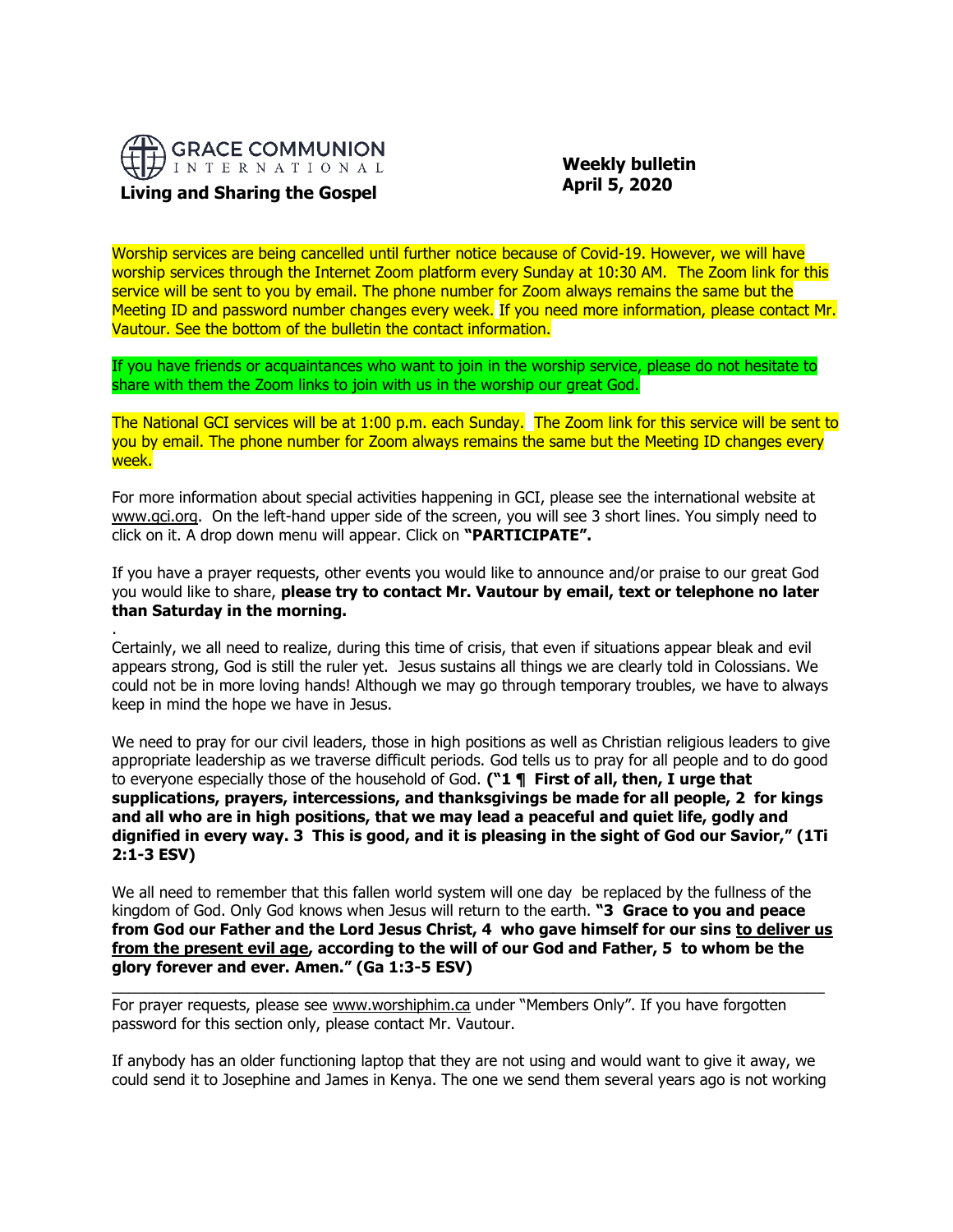anymore. Their access to a computer is difficult as they have to go to a public place to receive their emails.

**There will be a Bible study Thursday, April 16. Topic: to continue in 1 st John.** Anybody is welcome to join. Please feel free to share Zoom link. Mr. Vautour will send you the link before the study.  $\_$  ,  $\_$  ,  $\_$  ,  $\_$  ,  $\_$  ,  $\_$  ,  $\_$  ,  $\_$  ,  $\_$  ,  $\_$  ,  $\_$  ,  $\_$  ,  $\_$  ,  $\_$  ,  $\_$  ,  $\_$  ,  $\_$  ,  $\_$  ,  $\_$  ,  $\_$  ,  $\_$  ,  $\_$  ,  $\_$  ,  $\_$  ,  $\_$  ,  $\_$  ,  $\_$  ,  $\_$  ,  $\_$  ,  $\_$  ,  $\_$  ,  $\_$  ,  $\_$  ,  $\_$  ,  $\_$  ,  $\_$  ,  $\_$  ,

**Offerings:** you can send your offering directly to the following address: **Grace Communion International- Canada, Suite 203A, 2121 Airport Dr., Saskatoon, SK 7SL 6W5.** If you prefer, you can also call **1-306-653-2705.** Thank you for your continued generous giving to God by giving to this part of God's church, his body.

**From Mr. Bill Hall – GCI Canadian Director** "Our office here in Saskatoon will remain open during regular business hours. I'm self isolating for a couple of weeks, but Kathleen will be available. We will continue to process the donations we receive in Saskatoon. Members are urged to mail them directly to our office for the time-being. They can also donate via phone using a credit card, or via Canada Helps using the donate button on our website [www.gcicanada.ca](https://eur03.safelinks.protection.outlook.com/?url=http%3A%2F%2Fwww.gcicanada.ca%2F&data=02%7C01%7C%7C9fd93e29c2b44509e5a008d7caa78fdb%7C84df9e7fe9f640afb435aaaaaaaaaaaa%7C1%7C0%7C637200693331983394&sdata=VAGy4Q%2BxbhHuYaeEiDz%2FQyicT%2FoiY4Ir9kc8w5yHRPs%3D&reserved=0) We are waving the provision that all donations given via Canada Helps go toward national expenses for the time being. We will credit all donations received via Canada Helps to a member's local congregation, if we can identify where they attend."

**The GCI international conference schedule for this summer at GCI headquarters in the USA has been cancelled because of Covid-19**. If anybody has applied, please contact Mr. Vautour to be reimbursed.

\_\_\_\_\_\_\_\_\_\_\_\_\_\_\_\_\_\_\_\_\_\_\_\_\_\_\_\_\_\_\_\_\_\_\_\_\_\_\_\_\_\_\_\_\_\_\_\_\_\_\_\_\_\_\_\_\_\_\_\_\_\_\_\_\_\_\_\_\_\_\_\_\_\_\_\_

# **By [Ted Johnston](https://www.blogger.com/profile/08677739021765621811) - [April 02, 2020](http://thesurprisinggodblog.gci.org/2020/04/theological-ethic-3.html)**

## **A theological ethic, part 3**

\_\_\_\_\_\_\_\_\_\_\_\_\_\_\_\_\_\_\_\_\_\_\_\_\_\_\_\_\_\_\_\_\_\_\_\_\_\_\_\_\_\_\_\_\_\_\_\_\_\_\_\_\_\_\_\_\_\_\_\_\_\_\_\_\_\_\_\_\_\_\_\_\_\_\_\_

This is the third in a series of posts adapted from the lecture "What is a Theological Ethic?" by Grace [Communion Seminary](https://www.gcs.edu/) president Dr. Gary Deddo. For other posts 1 and 2 go to <http://thesurprisinggodblog.gci.org/>.

Developing, then living out an ethic that is God-centered (theocentric) rather than humancentered (anthropocentric) is a great challenge. Why? Because the worldview (mindset) so prevalent in our modern/post-modern West is fundamentally anthropocentric, leading to an ethic that is largely pragmatic, utilitarian and even hedonistic. So how do we as Christians, in this cultural setting, develop, then live out a truly *theolo[g](https://1.bp.blogspot.com/-DA6ok07sQZw/XnSydWYN3RI/AAAAAAAAEj4/3Y2XALJuBV0ZIMC0okWXY-fRgomDaOT4QCEwYBhgL/s1600/the-2nd-great-commandment-3-638.jpg)ical ethic*? A good place to begin is in the Gospel of Matthew.



**Theological ethics and the great commandments** According to Jesus, these two commandments (we refer to them as the *great commandments*) are the essence of the instruction found in the Torah (the Law) in that they summarize the central and controlling will of God for humankind. Much can be said about Jesus' statement, but let me address an issue that is at stake in our day. Some speaking within the church along with some outside, say that the church should focus on the second of these two commands. In effect, they advocate collapsing the first into the second, with the result that the second command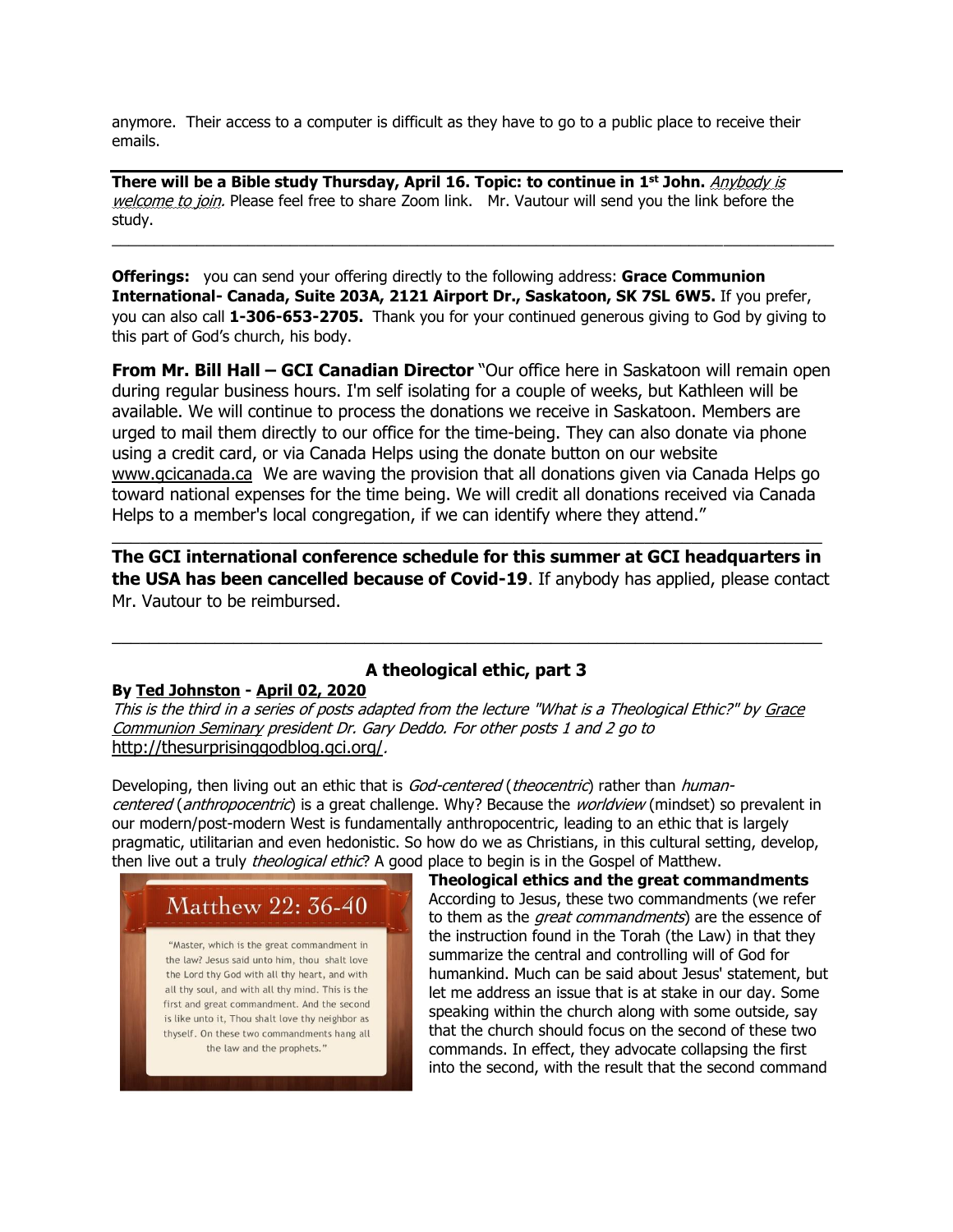is made into the first and only command: Love your neighbor. This move, which is a subtle perversion of the core of Christian ethics, is a form of idolatry.

## **The primacy of the first great command**

Though Jesus speaks of two great commandments, they are not equal. One cannot be collapsed into the other, especially the first into the second. Why? Because God is not my neighbor and my neighbor is not God. The command to love God is absolutely unique, applying to no one and nothing else. We are to love God with all that we are and all that we have -- body and soul, mind and heart. There is nothing that is a part of a human's existence that is not to be devoted to loving God. This command is telling us about the true worship of God. God alone is to be worshiped -- to be loved in this total and complete way. Loving anything else in this way is false worship, it is idolatry.

When we treasure God with all we are and have, when we love ( $aqape$ ) this God with all we are and have, we are participating in a *worship relationship*. And there is to be only one worship relationship, and that is with the one and only God. All else is idolatry. This first commandment involves a one-of-akind relationship that no other even dare approach. This love is absolutely unique because of its absolutely unique object: God, our Holy Triune Great I am, the incomparable One, the one and only Creator, Redeemer and Perfecter—the Lord God, YHWH. This God alone is worthy of the love that is worship. Worship of anyone or anything else with this kind of love is blasphemy, is evil.

We humans have an exceedingly hard time dealing with what is absolutely unique, which has no comparison, which is truly absolutely one of a kind. But that is exactly what is true of God. There is no other God and a right relationship with this God is absolutely incomparable—absolutely one of a kind. This is not an exaggeration, a hyperbole. It is absolutely, literally, realistically true.

Jesus came to seek worshipers of the Father (see John 4, the account of the woman at the well). He came so that we could share in his true worship of the Father in Spirit and Truth (see the book of Hebrews). And that meant he came so that we might love God, as Jesus loved God with all he had and all he was -- heart, soul, mind and strength. That worship included Jesus absolutely trusting in and lovingly obeying the Father -- in our place and on our behalf. We are to serve no other Master, Jesus tells us. He came to take us to the Father and to send us his Spirit.

As Jesus tells us, eternal life is to know the Father through him (**[John 17:3](https://biblia.com/bible/niv/John%2017.3)**). Jesus' central mission was to reconcile God's own sons and daughters to him through his atoning death and to destroy the source of all rivalry to the worship of God alone. Evil then is represented by the Satan, the deceiver. Jesus is our great High priest, our *Leiturgos* (leader of liturgy/worship), our one true worship leader. He came to enable us to be true worshipers of the Father in the Spirit through him, the Son.

Jesus, the eternal Son of God, is the one true worshiper. He alone, in our place and on our behalf as one of us, truly fulfilled the first and greatest command. He alone has perfectly loved the Father in complete worship, with his whole life, from birth to death. That is the law of love that Jesus fulfilled - and he did it bearing our fallen nature (flesh) for us so that we too might join him in his perfect worship, and so in his perfect and complete love for the Father in the Spirit.

Sadly, the moral crises that we see around us tempt many Christians to neglect the first command and to have an independent focus on the second. This amounts to having an anthropocentric ethic rather than a theocentric ethic. But our lives are not really about us humans (individually or collectively). We were created to be worshipers. That is our meaning, purpose, significance, our destiny. Our worship is our expressing of perfect and complete love for God -- which we can have only by sharing in the Son's perfect loving, trusting, obedient worship of the Father in the Spirit.

### **Roots of the problem**

The separation of the second command from the first, resulting in a focus on the second, is not new. It got a huge boost in the 19th century within the "liberal" church. Influential teachers, such as Adolf von Harnack, insisted on making Jesus into the greatest moral teacher ever to live. It mattered not at all who he was. What counted was the moral code that Jesus gave. But given this approach, anyone else who taught the same code would have accomplished all that Jesus did. Jesus was simply a messenger with a moral message -- nothing more, nothing less. Harnack thus reduced Christianity to an ethic, summarized by saying that the real Jesus behind the misrepresentations of the New Testament taught nothing but "the Fatherhood of God and the brotherhood of man."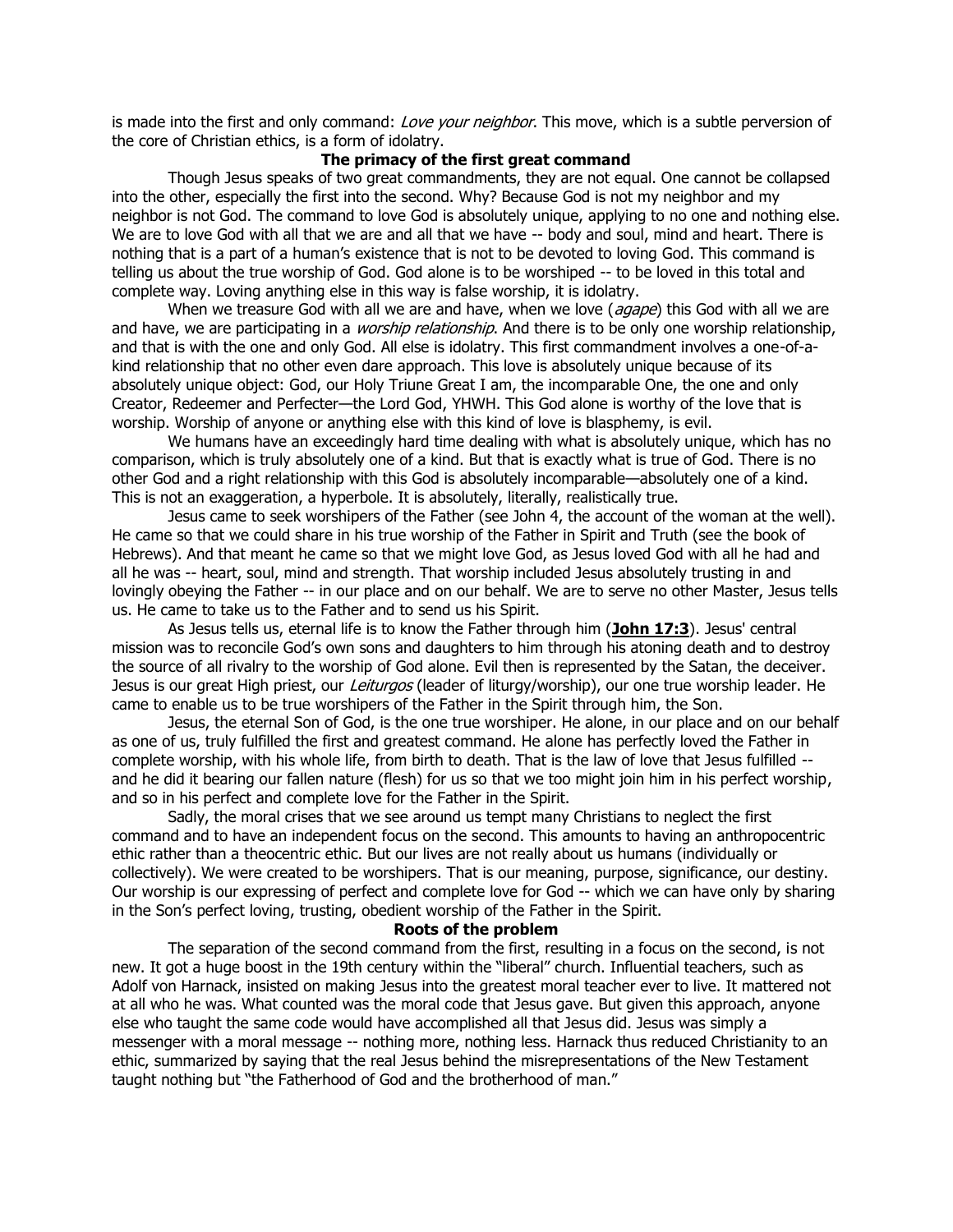Collapsing the first great command into the second, which is more and more common in our day, has essentially the same result. After all (it is falsely reasoned) both commands are about love (never mind that the objects of love in the two commands are not the same!), thus they are interchangeable. Indeed, they must be interchanged! Why? Because the only way you can prove or demonstrate love for God is by loving your neighbor. After all, how can you love God you can't see. To back up this false reasoning, Jesus, along with his ethical teachings, is brought forth as the greatest human example of love for other humans. According to this line of reasoning, we are to follow Jesus' example of doing good and loving others and to follow his moral teachings. What that requires of us is merely an act of will to treat our neighbor like Jesus did. That is the only way to love God, and so fulfill the requirement of the first commandment. A human moral example and moral instruction is all that is needed.

But notice what has happened in this faulty line of reasoning: our neighbor is put in the place of God. Our neighbor becomes the sole object of love. Of course, those who embrace this line of reasoning would deny that one's neighbor is divine, though this reasoning implies that humans are worthy of ultimate love and devotion. Equating love for God with love for neighbor, eviscerates the worship of the Transcendent God. In essence, it denies direct contact with God. It tends to place God at a deistic distance from us. It says that if there is a God, he gave the world a moral and physical order then left it up to us to make the most of it. All that is left as an object of our devotion and love is humanity -- our neighbor. In short, humanity is deified, and Jesus and the Bible are used to justify this switch.

#### **The net effect**

When, for all practical purposes, God is thrown out of the picture and a transcendent moral order with him, human beings put themselves, by default if not by deliberate intention, in God's place. Now deserving the greatest love conceivable, which was once reserved for God, there is little to nothing stopping human beings from becoming tyrants, individually or corporately. With no God in sight, human beings become ultimate ends in themselves. They determine what they want, what they need, what they deserve. Humans set the terms for the deification of themselves, they become their own lords. Being autonomous from any God, humanity now is free to idolize itself. And it can use the Bible to justify this move if it needs to by simply equating the two great commands, making them interchangeable, then declaring that the only way to love God is to love one's neighbor.

Though the whole of modern Western culture has not fallen in all its parts to this level, it seems to be in free-fall. Our culture-shaping institutions have broken all but entirely free from any real Christian influence and conviction. Sadly, much of the church has not only followed suit, but promoted this deistic moralism, which is attributed to Jesus as a human ethical teacher.

This anthropocentric mindset of autonomous human beings attempting to be ethical on their own terms plays out on a smaller scale in the lives of individual people. When love for God is the same as love for neighbor, then the neighbor can demand anything. Refusing the neighbor anything they want is to cease to love them, for love has come to mean granting unquestioned concession to an individual's wants and desires. Anything that might upset an individual's equanimity, such as questioning their integrity, offending their pride or their tastes, is regarded as a violation of their very beings, a hindrance to their absolute right to pursue life and liberty. Any repression or suppression (following Freud's ideas) is evil, since love for a human being requires granting each one absolute free will -- limited only by the absolute free will of another autonomous individual.

Some are now even claiming that everyone has a right to do wrong. No one can be questioned because there is no basis for doing so. Each is a law unto themselves. Each one is a god, with the right to do "what is right in his own eyes" (**[Judges 21:25](https://biblia.com/bible/niv/Judg%2021.25)**). Everyone determines for themselves what the pursuit of happiness will be for themselves, and no one has a right to get in the way -- for that would be a violation of their humanity. Each human being is answerable to themselves and for themselves only. That alone is what is good and right.

This perspective, which is characteristic of a modern/post-modern Western, secular worldview has, unfortunately, fed into plenty of contemporary Christian ethical thinking. It would seem that the only option to God being a tyrant himself is to imagine a god who is a means to our humanly fabricated ends. Fulfilling that role, Jesus is depicted as a man specially gifted by God to be a moral example of love. He does so by serving others on their terms and giving them whatever they decide they need, whatever they want. If, then, we are to love others as Jesus did, we would give others whatever they needed/wanted,